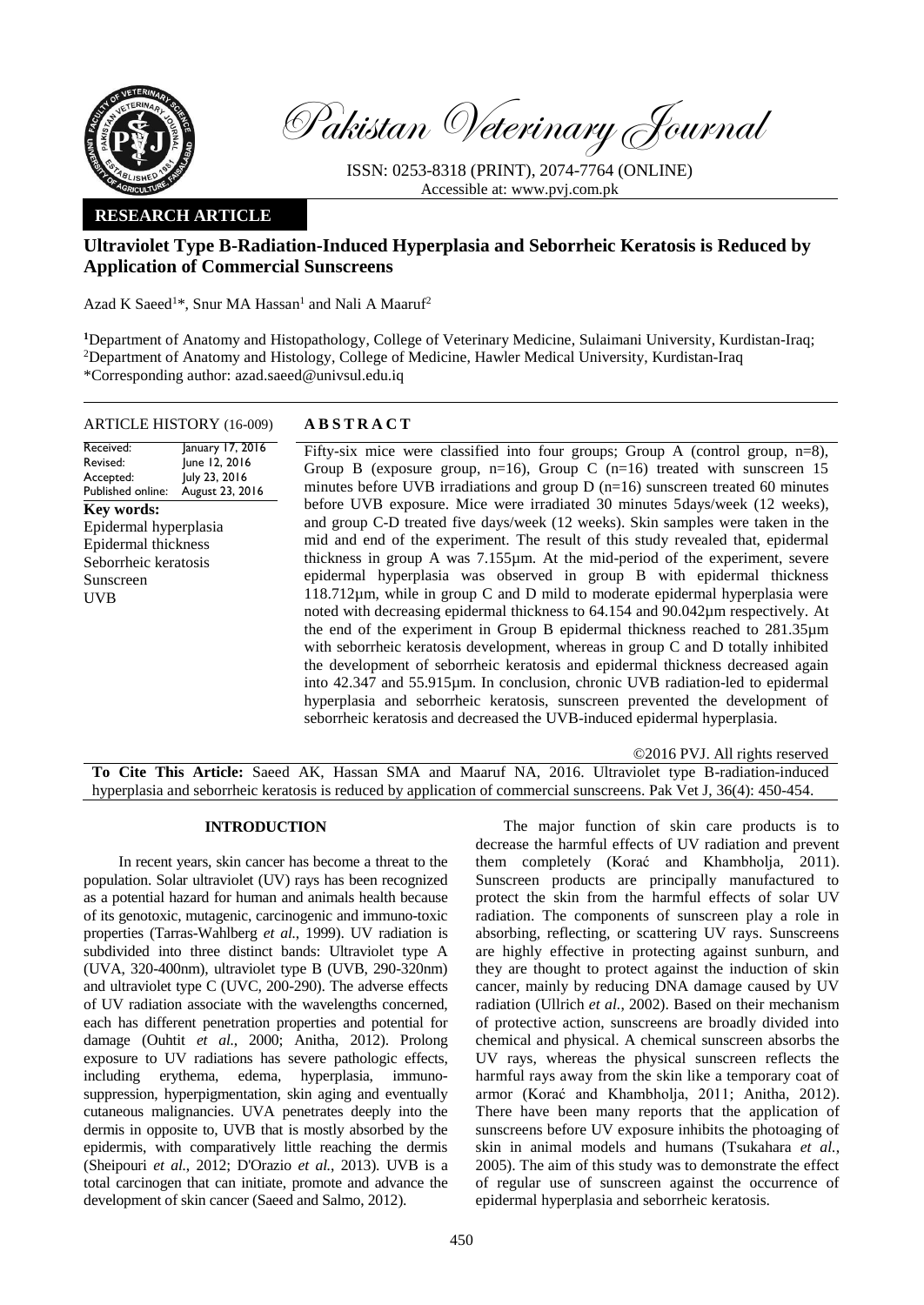#### **MATERIALS AND METHODS**

**Animal model:** Fifty-six albino mice of *Mus musculus* species, BALB/c strain of both sexes with the same ages (3- 4 weeks) were divided into four groups: Group A (n=8); was regarded as a control group (without treatment and exposure to UVB light), Group B (Exposure group, n=16) which was exposed to UVB light only, Group C  $(n=16)$  was treated with sunscreen and left for 15 minutes then exposed to UVB radiation and Group D (n=16) also treated by sunscreen and left for 60 minutes (1 hour) then exposed to UVB radiation. Animals were housed in animal house, Department of Biology, School of Science, Sulaimani University under a controlled room temperature of about 25ºC and photo-periodicity of 12 hours light/dark system. Animals had free access to food and water. The experimental protocol was evaluated and approved by the ethics committee from the College of Veterinary Medicine/Sulaimani University.

**UVB lamp:** The source of the radiation was a lamp of 312nm wavelength, 15 Watts, VILBER-LOURMAT-FRANCE, with a calculated power 80mj/sec. Mice from all groups except the control group were exposed to UVB light for 30 minutes 5 d/wk (12 weeks), and this was done after shaving the mouse's dorsal skin (2X5 cm).

Sunscreen: The sunscreen, formulated by Fabriqué Par: Pella Pharmaceuticals Company/Jordan, which was a commercial waterproof formulation with labeled 50 SPF and claimed to offer broad spectrum, UVB/UVA protection. The active ingredients were included: Aqua, Glycerin, Isopropyl Myristate, Cetostearyl Alcohol & Ceteareth-20, Micronized Avobenzone, Micronized Titanium Dioxide, Glyceryl Monostearate, Sodium Phosphate Dibasic Dihydrate, Citric Acid, Methyl Paraben, Propyl Paraben, Propyl Paraben and Butylated Hydroxyanisole.

Animals from treatment groups (Group C and D) were treated with Sunscreen 5 d/wk (12 weeks) by painting the shaved area with a variable duration of pretreating such as Group C treated with sunscreen 15 minutes before exposing to UVB light while Group D was treated 1 hour before exposure.

**Sample collection:** Samples were taken in two different periods; first in the mid of experiment (6 weeks) included all of the control groups and a half of the other group (B-D), Second at the end of the experiment (12 weeks) the remainder half of group B-D. Mice were euthanized by cervical dislocation to take biopsies from the shaved area in dorsal skin, the samples immediately fixed at 10% neutralized formalin, processed, and embedded in paraffin

blocks which were stained with Haematoxylin and Eosin stains to examine microscopically for full epidermal thickness in all groups.

**Histomorphometry:** Sections from the dorsal skin were examined under a light microscope; the measurement and calculation of histological sections were carried out using an image analyzer (Scope image software 9.0 "H3D" computer system-England, digital binocular compound microscope) in the Histology Department, College of Science, Salahaddin University, Erbil. The full epidermal thickness was determined via the measuring the length of epidermis from the top stratum corneum to the bottom of stratum basale or rete-ridges in five different Medium Power Fields (X100) representing the lesion, and then the mean was calculated for each sample.

**Statistical analysis:** Differences between means were estimated for statistical significance using T-test (Independent and Paired) and Pearson Correlation Coefficient for determining the relationship among the groups at P≤0.05 using statistical package SPSS version 15. The results were expressed as mean±SE of the mean.

### **RESULTS**

Group A: Gross examination of mice's skin in the control group appeared as normal, which showed a very thin skin. Microscopical examination revealed normal thin epidermis (2-3 layers) with the appearance of the dermis and its skin appendages (Fig. 1). The epidermal measurement for the cases of the control group showed in Table 1, with the group means 7.155±0.036 that was used for comparison to the other groups.

**Group B:** The gross pathological examination revealed variable lesions throughout the experiment period, which were started by erythema, skin swelling, increasing skin thickness that was detected through palpation, loss of hair, ulcer and friable crusts with yellow to brown color. Microscopical examination showed increasing epidermal layers in the epidermis, which was observed in the mid of the experiment (6 weeks) and regarded as severe epidermal hyperplasia and with infiltration of mononuclear inflammatory cells in the dermis such as macrophages and lymphocytes. UVB-induced epidermal benign tumor at the end of the experiment which was seborrheic keratosis acanthotic type in all cases, the characteristic of this tumor includes increasing the thickness of stratum corneum (Hyperkeratosis), thickening of epidermis due to the basaloid cell proliferation (acanthotic) with embedding multiple cysts filled with keratin called Horn cyst (Fig. 2-3).

**Table 1:** Epidermal thickness measurement (µm) for different cases in all groups

|                       |                  | $\mathbf{v}$                          |              | ັ            |                |              |             |
|-----------------------|------------------|---------------------------------------|--------------|--------------|----------------|--------------|-------------|
| Cases                 | Group A          | Groups (Experimental period in weeks) |              |              |                |              |             |
|                       |                  | B                                     |              |              | в              |              | D           |
|                       |                  |                                       |              |              | 12             |              |             |
|                       | 6.96             | 135.88                                | 58.2         | 76.6         | 372.34         | 31.82        | 60.1        |
|                       | 7.05             | 120.4                                 | 60.44        | 86.38        | 309.532        | 40.22        | 59.8        |
|                       | 7.14             | 120.284                               | 60.87        | 86.76        | 294.31         | 40.3         | 56.304      |
|                       | 7.18             | 118.9                                 | 62.462       | 87.3         | 291.24         | 43.058       | 55.8        |
|                       | 7.19             | 117.126                               | 62.462       | 88.7         | 273.3          | 44.28        | 54.54       |
| 6                     | 7.22             | 16.288                                | 63.4         | 95.4         | 257.29         | 45.5         | 53.94       |
|                       | 7.24             | 113.424                               | 70.3         | 99.4         | 254.36         | 45.5         | 53.8        |
| 8                     | 7.26             | 107.4                                 | 75.I         | 99.8         | 198.434        | 48.I         | 53.04       |
| Mean±SEM <sup>®</sup> | $7.155 \pm .036$ | 18.712±2.879                          | 64.154±1.999 | 90.042±2.757 | 281.350±17.721 | 42.347±1.776 | 55.915±.957 |
| $M_{\rm max}$ + CEM   |                  |                                       |              |              |                |              |             |

\*Mean±SEM.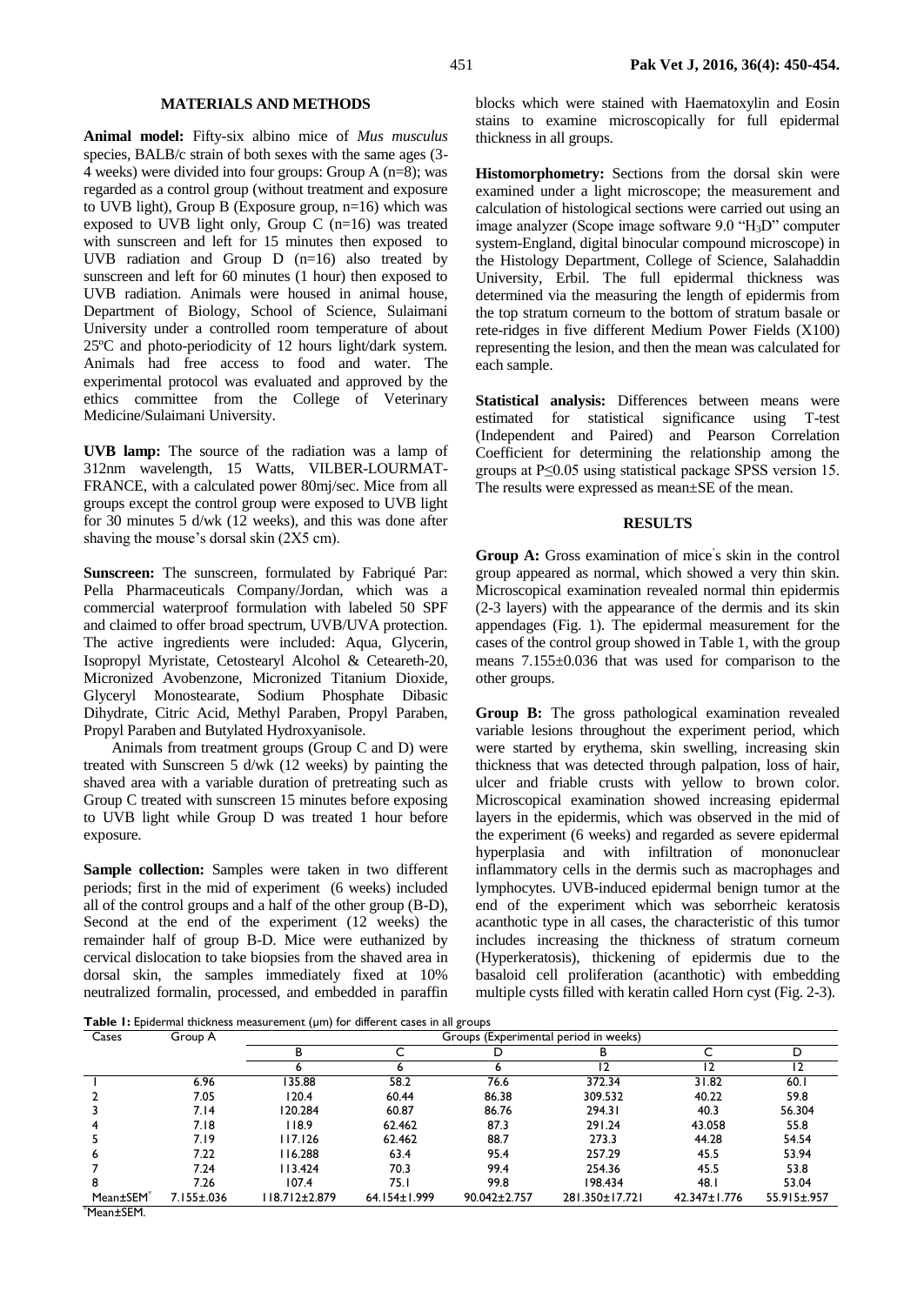

**Fig. 1:** Normal mouse skin appearance (a), (b) Normal mouse skin histology (H&E stains, X100).

**Table 2:** Increasing epidermal thickness times in two different periods of the experiment on the basis of epidermal thickness in the control group (group A).

| Groups  | 6 weeks | 12 weeks | 6 weeks Vs. 12 weeks |
|---------|---------|----------|----------------------|
| Group A |         |          |                      |
| Group B | 16.591  | 39.322   | 2.370                |
| Group C | 8.966   | 5.918    | 1.514                |
| Group D | 12.584  | 7.814    | 1.610                |

The full epidermal thickness in the Group B at the midperiod of the experiment was 118.712 (Table 1-2), which was 16.591 times greater than control group (F=5.723,  $r_{pearson} = -0.923$ , P= $\leq$ 0.031), while at the end of the experiment was equaled to 281.350 which was 39.322 times greater than normal  $(F=9.369, r_{pearson}=-0.931,$ P=≤0.000) and 2.370 times increased when compared with the results of 6 weeks (t= $-10.893$ ,  $r_{\text{pearson}} = 0.974$ , P=0.000), which were statistically significant.

**Group C and D:** Gross lesions were also varied according to the severity of lesions, such as increasing skin thickness as observed through palpation, loss of hair in some regions, particularly in those cases that had moderate and severe lesions, while some cases showed intact skin without obvious gross lesions. Microscopical examination in group C showed an increase in epidermal thickness (Fig.4); in the mid period of the experiment was 64.154µm, indicated statistically significant. When this result compared to Group B at the same period of the experiment, 15 minutes pre-treatment with sunscreen about 7.5 times reduced the harmful effects of UVB on mouse skin  $(r_{\text{pearson}} = -0.824, P = 0.012)$ . This meant that there was a significant correlation between group B and C in opposite directions at the mid-period of the examination. At the end of the experiment, the epidermal thickness in group C became 42.347µm that was 5.918



**Fig. 2:** (a-e) Variable gross lesions in exposed group which included (a-b) Increasing skin thickness with deep ulcers, (c-e) Friable crusts with yellow to brown coloration of the skin, (f) Increased epidermal thickness at 6 weeks of the experiment regarded as severe epidermal hyperplasia, and (g) Histological view of Seborrheic keratosis at 12 weeks of the experiment (H&E stains, X100).

times greater than the control group (F=10.544,  $r_{\text{pearson}} = 0.962$ , P=0.006), and 1.5 times less than the epidermal thickness in the mid of the experiment (t=16.737, rpearson=-0.977, P=0.000). This demonstrated that prolong pre-treatment (15 minutes) more effective in reducing adverse effects of UVB (Table 2), this measurement when compared to group B at the same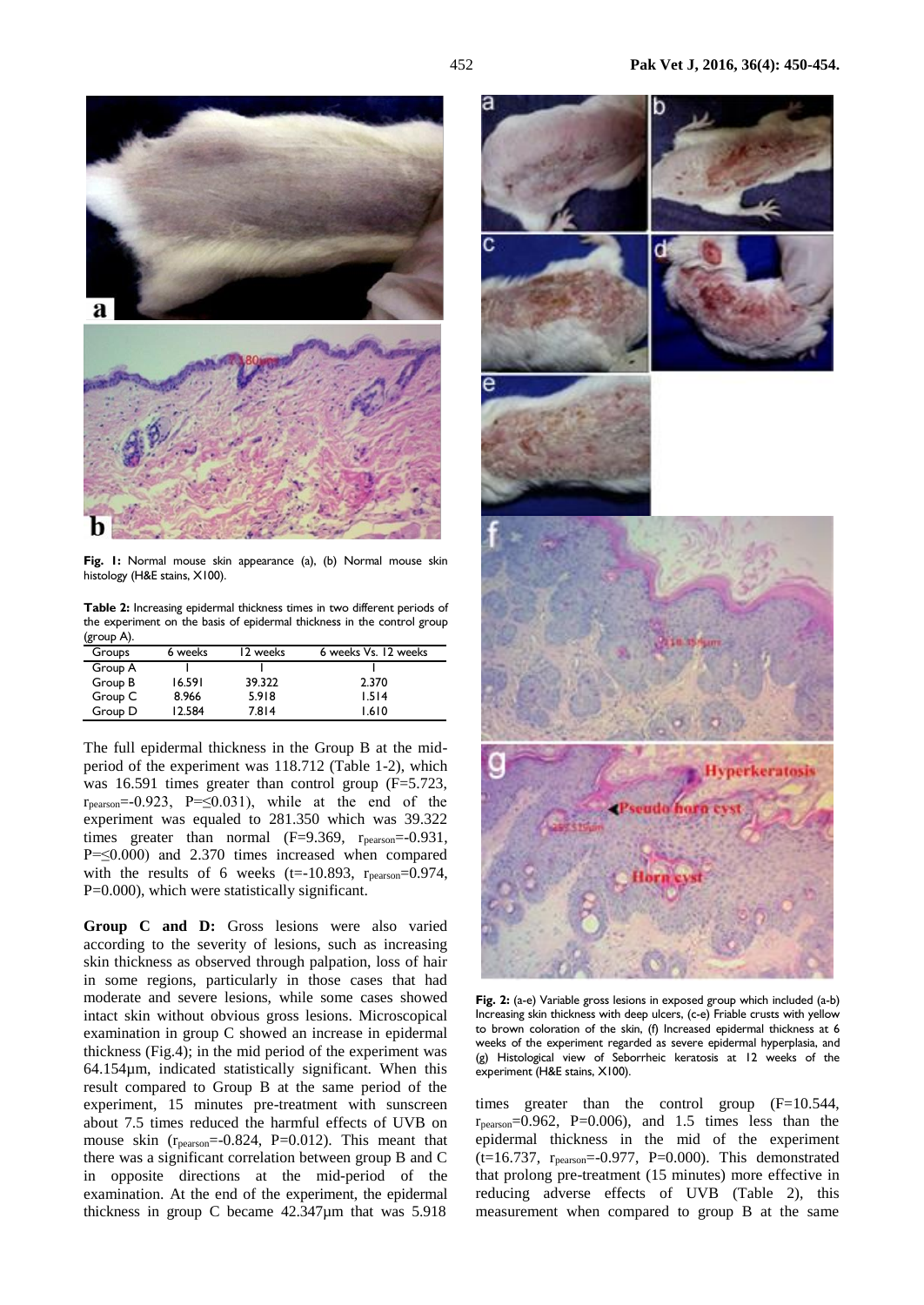period there was a significant correlation between them  $(r_{\text{pearson}} = -0.959, P = 0.000)$ . The epidermal measurements in group D in the mid period of the experiment were 90.042µm, which was 12.584 times greater than control  $(F=16.177, r_{pearson}= 0.913, P=0.001)$  and four times less than of the exposed group with the same period  $(r_{\text{pearson}}=$ 0.93, 0.001). While at the end it was 55.915µm which was 7.814 times greater than control ( $F=14.912$ ,  $r_{\text{pearson}}=-0.973$ , P=0.002), and 32 times reduced the harmful effect of UVB (rpearson=0.893, P=0.003), also it was 1.610 times less than the epidermal thickness at the mid of experiment (t=- 5.085, rpearson=-0.896, P=0.001). The dermis in both groups (C&D) showed the decreasing number of inflammatory cells in comparison to the exposure group, especially in mild cases (Fig. 3).

## **DISCUSSION**

Skin exposure to UV radiation is known to induce many biochemical changes including DNA damage [\(Mulliken](#page-4-9) *et al.*, 2012), activation or inactivation of various enzymes or proteins [\(El-Abaseri](#page-4-10) *et al.*, 2006), generation of reactive oxygen species (ROS) that subsequently induce skin inflammation (Guahk *et al.*[, 2010\)](#page-4-11), photoaging [\(Xu](#page-4-12)  [and Fisher, 2005\)](#page-4-12) and skin cancer development [\(Soehnge](#page-4-13) *et al.*[, 1997\)](#page-4-13), whereas these changes depend on many variables including wavelength, dose, race, and features of the skin [\(Svobodova](#page-4-14) *et al.*, 2006).

The results of our study showed that exposure of mice to UVB irradiation for six weeks produced various degrees of epidermal hyperplasia along the exposed skin surface. This observation is in agreement with the

previous studies which revealed that chronic UV radiation produces variable skin lesions including epidermal hyperplasia (Jin *et al.*[, 2010;](#page-4-15) [Saeed and Salmo, 2012;](#page-4-5) Hassan *et al.*[, 2015;](#page-4-16) [Hassan](#page-4-17) *et al.*, 2015). It has been reported that UV-induced activation of Epidermal Growth Factor Receptor (EGFR) increases keratinocyte proliferation and decreases apoptosis, leading to epidermal hyperplasia [\(El-Abaseri](#page-4-10) *et al.*, 2006; [El-Abaseri](#page-4-18)  [and Hansen, 2007;](#page-4-18) Huang *et al.*[, 2010\)](#page-4-19). At the end of experiment mice in exposed group showed a benign epidermal tumor. A significant correlation was found between chronic UVB irradiation and seborrheic keratosis development, two previous studies confirmed that prolong skin exposure to UVB light induces seborrheic keratosis in mice (Haw *et al.*[, 2009;](#page-4-20) [Saeed and Salmo, 2012\)](#page-4-5).

The regular use of sunscreens has been suggested by many public health care practitioners as a mean to decrease skin lesions produced by UV radiation. Sunscreens reduce the frequency of tumors induced experimentally in animals exposed to UV radiation.

It has been known that sunscreens postpone sunburns [\(Westerdahl](#page-4-21) *et al.*, 2000), decrease some UV-induced skin lesions, such as photoaging (Autier *et al.*[, 2007\)](#page-4-22), actinic keratosis, and nonmelanoma tumors [\(Darlington](#page-4-23) *et al.*, [2003;](#page-4-23) [van der Pols](#page-4-24) *et al.*, 2006). While the role of sunscreen in preventing melanoma remains controversial [\(Mulliken](#page-4-9) *et al.*, 2012), Green *et al*., showed that melanoma in adults may be prevented by regular use of sunscreens (Green *et al.*[, 2011\)](#page-4-25). Up to our knowledge till the time of this study no previous studies have mentioned the role of sunscreen in preventing seborrheic keratosis thus our study for the first time proved it.



**Fig. 4:** Variable gross appearance of mouse skin in the treated groups (a-c), (d) and (e) showing the epidermal thickness in the treatment groups (H&E stains, X100).